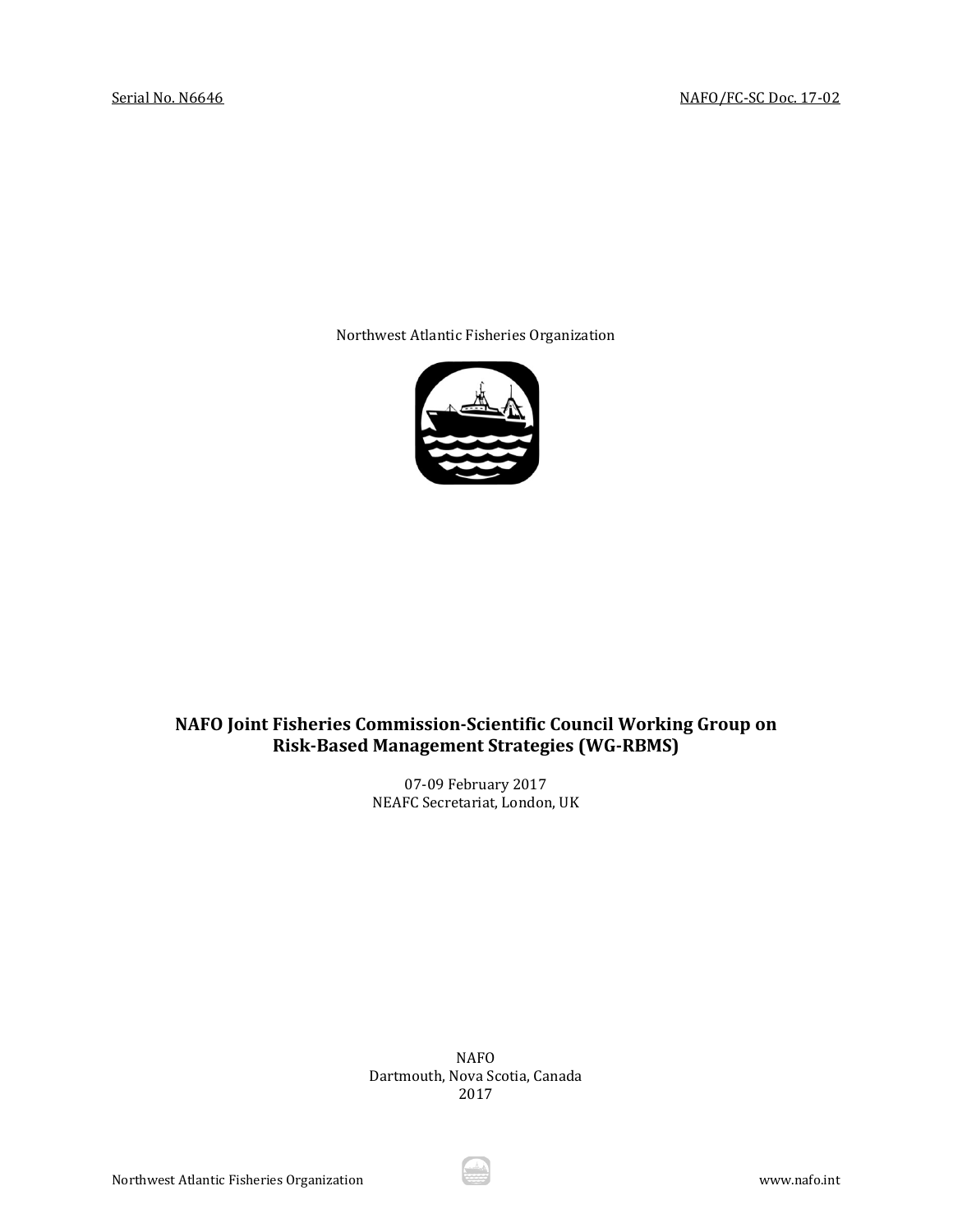# NAFO Joint Fisheries Commission-Scientific Council Working Group on Risk-Based Management Strategies (WG-RBMS)

07-09 February 2017 NEAFC Secretariat, London, UK

| 1.  |                                                                                             | 3  |
|-----|---------------------------------------------------------------------------------------------|----|
| 2.  |                                                                                             | 3  |
| 3.  |                                                                                             | 3  |
| 4.  |                                                                                             | 3  |
| .5. |                                                                                             | 3  |
| 6.  |                                                                                             | 3  |
| 7.  |                                                                                             | 7  |
| 8.  |                                                                                             | 8  |
|     | a. NAFO Working Group on Improving Efficiency of NAFO Working Group Process                 | 8  |
| 9.  |                                                                                             | 8  |
|     |                                                                                             | 8  |
|     |                                                                                             | 9  |
|     |                                                                                             | 11 |
|     | Annex 3. Updated calendar of 3M Cod Benchmark Assessment and Management Strategy Evaluation | 12 |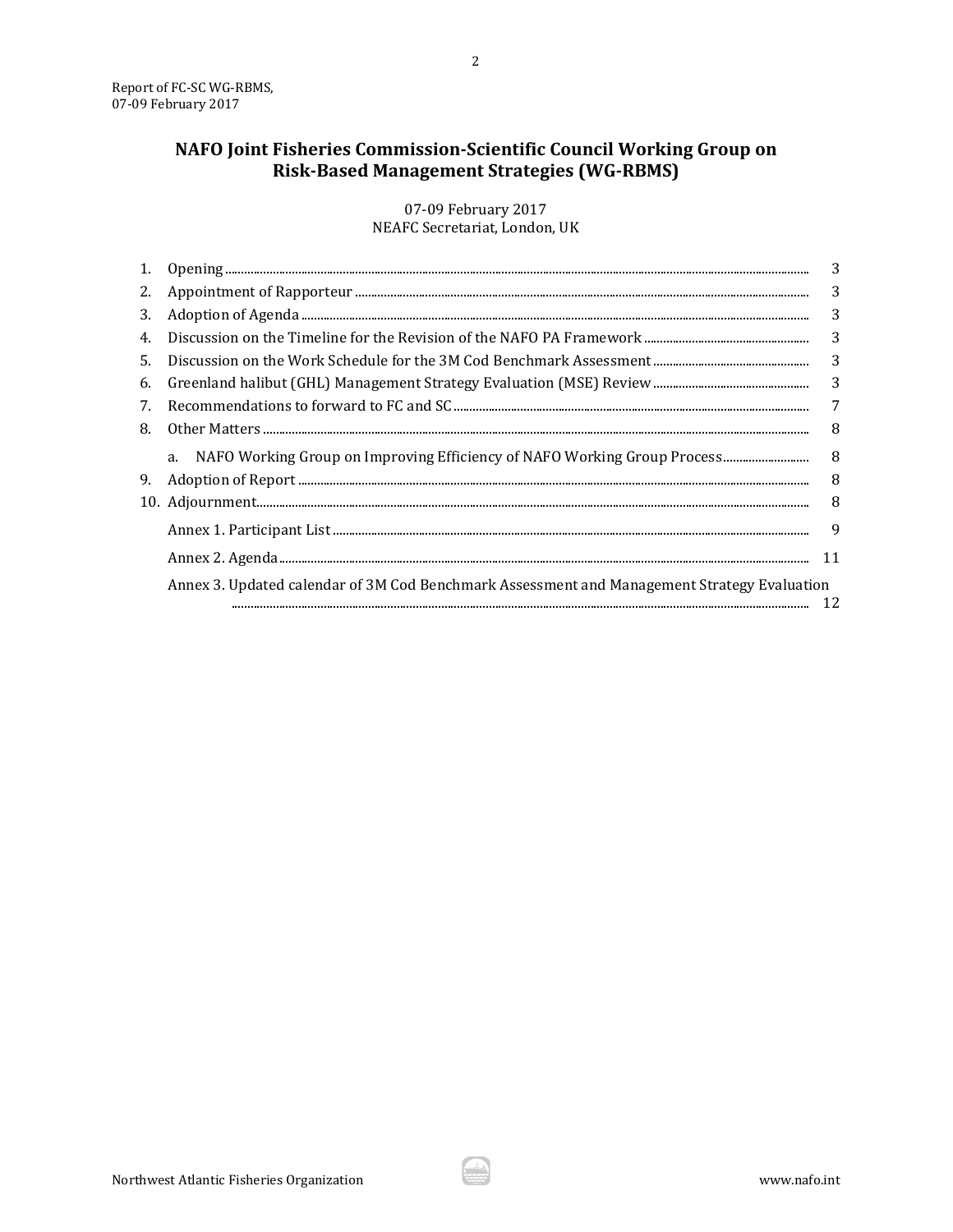# **NAFO Joint Fisheries Commission-Scientific Council Working Group on Risk-Based Management Strategies (WG-RBMS)**

07-09 February 2017 NEAFC Secretariat, London, UK

### <span id="page-2-0"></span>**1. Opening**

Carsten Hvingel (Norway) and Jacqueline Perry (Canada), co-Chairs of the WG, opened the meeting at 10:00 hours on 07 February 2017 at the headquarters of the North East Atlantic Fisheries Commission (NEAFC) in London, UK. Representatives from the following Contracting Parties were in attendance: Canada, Denmark (in respect of Faroe Island and Greenland), European Union, Japan, Norway and the United States of America (Annex 1).

### <span id="page-2-1"></span>**2. Appointment of Rapporteur**

Tom Blasdale and Ricardo Federizon (NAFO Secretariat) were appointed co-Rapporteurs.

### <span id="page-2-2"></span>**3. Adoption of Agenda**

The revised provisional agenda previously circulated was adopted (Annex 2).

### <span id="page-2-3"></span>**4. Discussion on the Timeline for the Revision of the NAFO PA Framework**

A review of the work completed to date as well as the elements requiring study within Precautionary Approach Framework (PAF) was tabled. With respect to timelines, it was clear that many items which were intended to be completed by this time remain outstanding. While this WG recognized the ongoing effort of the individuals that are providing contributions to the PAF review, it also recognized that competing priorities and a limit of capacity have hindered progress on some of the more substantive tasks. For example, research to inform on appropriate risk levels under the revised PAF will require dedicated study. Prior to the meeting of this WG scheduled for the summer, the chair of the PAF WG will consult with WG members on both capacity and revised timelines, and will report back to the this WG.

### <span id="page-2-4"></span>**5. Discussion on the Work Schedule for the 3M Cod Benchmark Assessment**

The work plan previously agreed to by this WG in April 2016 was modified during the Annual Meeting in September 2016. The timeline for the NAFO 3M Cod Benchmark Assessment and the NAFO 3M Cod Management Strategy Evaluation (MSE) have been delayed one year reflecting the priority attached to the Greenland halibut MSE review. The updated work schedule is presented in Annex 3.

### <span id="page-2-5"></span>**6. Greenland halibut (GHL) Management Strategy Evaluation (MSE) Review**

The management strategy in place since 2010 for Greenland halibut was reviewed. The scope of the review covered the MSE elements including the management objectives, performance statistics (PS) and harvest control rules (HCR) as well as the general performance of the management strategy, challenges and identification of areas of improvement. Based on the review, management objectives, example performance targets, as well as HCR guidelines, were developed. In addition, the 2017 timeline for the GHL MSE was updated. The MSE elements, including Exceptional Circumstances, will be further refined in the latter meetings of this WG, the Scientific Council (SC), and the Fisheries Commission (FC).

### **Objectives of the GHL Management plan**

The long-term objective is to achieve and to maintain the Stock Biomass and the Fishing Mortality in the 'safe zone', as defined by the NAFO Precautionary Approach framework (FC Doc. 04-18) and to ensure that fisheries resources are maintained at or restored to levels capable of producing maximum sustainable yield, per the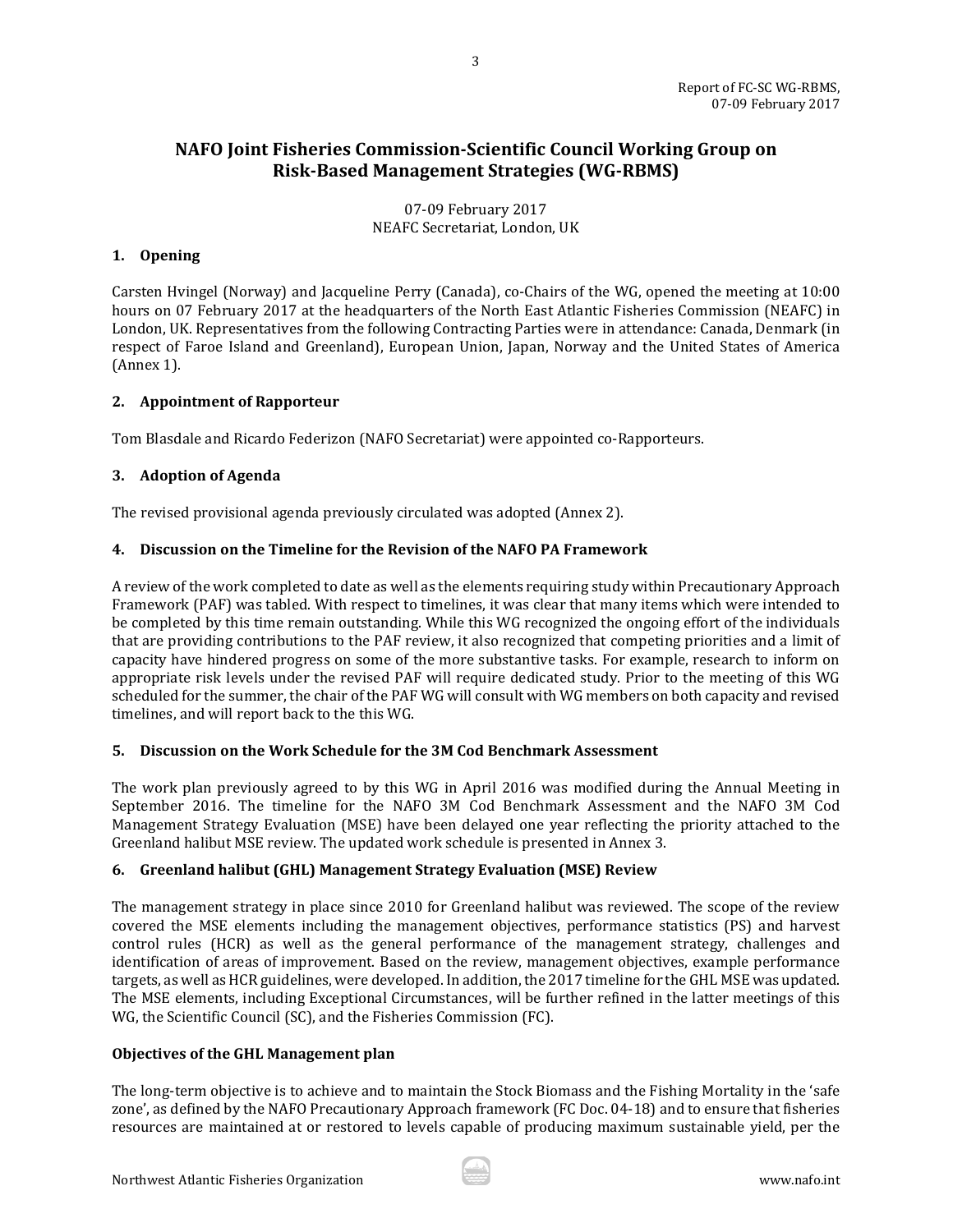Report of FC-SC WG-RBMS, 07-09 February 2017

Convention objectives (resolution NAFO/GC Doc. 08-03). These general management objectives can be refined into measurable objectives as:

- 1. Restore to within a *prescribed period of time* or maintain at *Bmsy*
- 2. The risk of failure to meet the *Bmsy* target and interim biomass targets within a *prescribed period of time* should be kept moderately low
- 3. Low risk of exceeding *Fmsy*
- 4. Very low risk of going below an established threshold (e.g. *Blim*[\\*](#page-3-0) or *Blim* proxy)
- 5. Maximize yield in the short, medium and long term
- 6. The risk of steep decline of stock biomass should be kept moderately low
- 7. Keep inter annual TAC variation below established thresholds

It was noted that it will not be possible to meet all the objectives simultaneously and therefore some degree of "tradeoff" between objectives is to be expected.

The table below contains the list of objectives, and examples of what their potential corresponding Performance Targets (PT) might look like. Performance statistics (PS) will also need to be determined. These elements should be reviewed and may be revised or reconsidered to reflect the constraints of the technical execution of the MSE process and the upcoming assessment (April 2017) of the stock. The numbers (risk percentages, catch levels etc.) that appear in the table are intended to be illustrative, however agreement on specific details to allow identification of candidate HCRs will be required at the next meeting of WG-RBMS (April 2017).

| <b>Management Objectives</b>                                                                                                                                    | <b>Performance Statistics</b> | <b>Example Performance Targets</b>                                                                                                             |
|-----------------------------------------------------------------------------------------------------------------------------------------------------------------|-------------------------------|------------------------------------------------------------------------------------------------------------------------------------------------|
| Restore to within a prescribed<br><i>period of time</i> or maintain at $B_{msy}$                                                                                | To be determined              | To be determined                                                                                                                               |
| The risk of failure to meet the $B_{msy}$<br>and interim<br>biomass<br>target<br>targets within a prescribed period<br>of time should be kept moderately<br>low | To be determined              | The probability of failure to meet<br>a milestone within a prescribed<br>period of time should be kept at<br>25% or lower                      |
| Low risk of exceeding $F_{msy}$                                                                                                                                 | To be determined              | The probability of $F$ exceeding $F_{msy}$<br>during the evaluation period<br>should be kept at 30% or lower.                                  |
| Very low risk of going below an<br>established threshold [e.g. $B_{lim}$ or<br>$B_{lim}$ proxy].                                                                | To be determined              | The<br>probability<br>of<br>a<br>total/exploitable biomass under<br>an established threshold (e.g.<br>$B_{lim}/B_{lim}$ proxy) at 10% or lower |
| Maximize yield in the short,<br>medium and long term                                                                                                            | To be determined              | The magnitude of the average TAC<br>in the short, medium and long<br>term should be maximized.                                                 |

<span id="page-3-0"></span> <sup>\*</sup> As defined in the NAFO PA framework (FC Doc 04-18).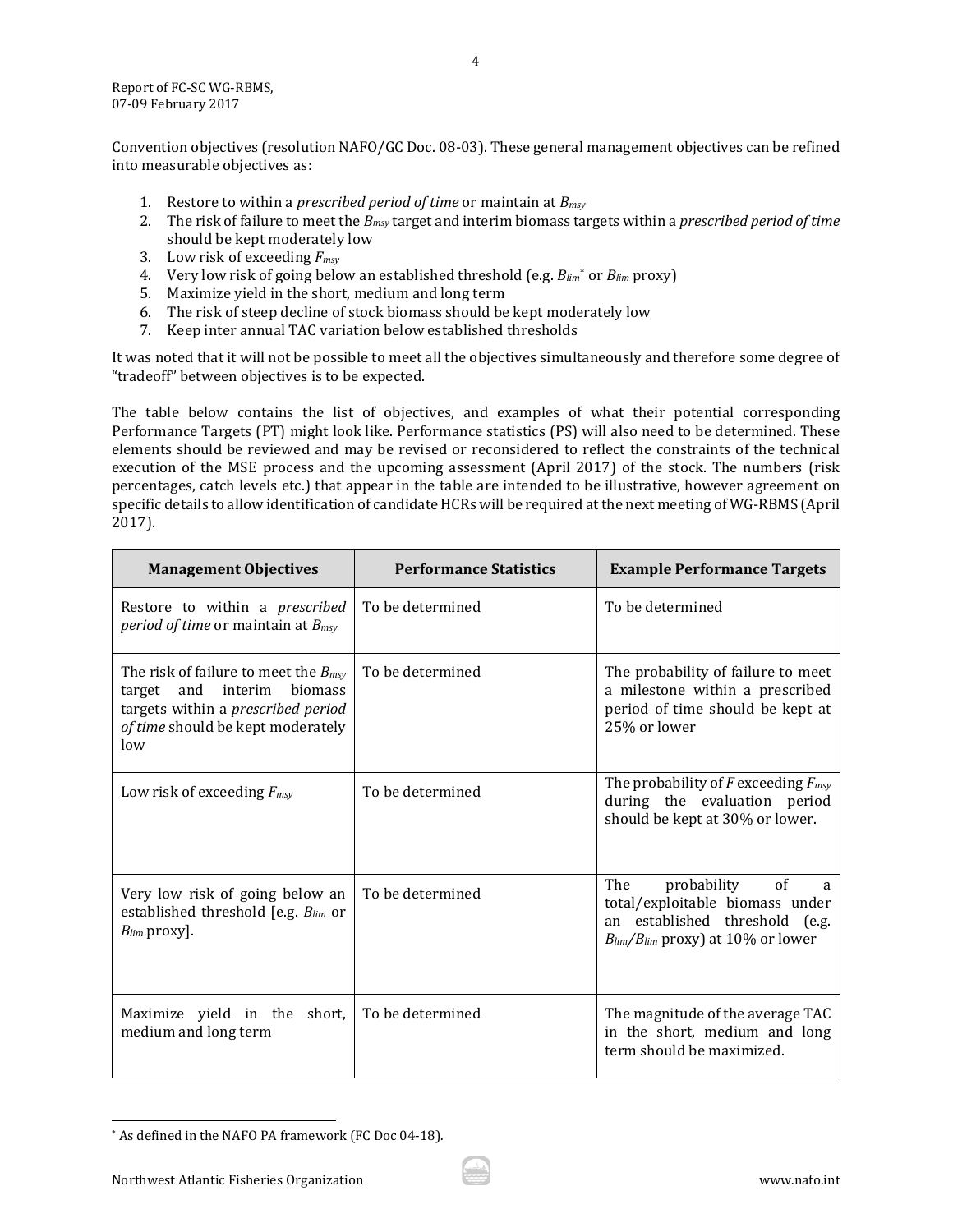| <b>Management Objectives</b>                                                                   | <b>Performance Statistics</b> | <b>Example Performance Targets</b>                                                                                                                                                                                                                                                                                                                |
|------------------------------------------------------------------------------------------------|-------------------------------|---------------------------------------------------------------------------------------------------------------------------------------------------------------------------------------------------------------------------------------------------------------------------------------------------------------------------------------------------|
|                                                                                                |                               | The probability that the TAC is<br>below 10,000t in any one year for<br>the period year x to x+5 should be<br>25 % or lower.                                                                                                                                                                                                                      |
| The risk of steep decline of stock<br><b>biomass</b><br>should<br>be<br>kept<br>moderately low | To be determined              | The probability of a decline of<br>25% in terms of exploitable<br>biomass from year x to x+5 is kept<br>at 10% or lower.                                                                                                                                                                                                                          |
| Keep inter annual TAC variation<br>below "an established threshold"                            | To be determined              | Either<br>This will be achieved through the<br>constraint on the inter-annual<br>TAC variation.<br>At present this limit is 5%<br>or<br>The probability of annual TAC<br>a.<br>variations of greater than<br>15% be kept at 25% or lower<br>and<br>the probability of variation of<br>b.<br>more than 25% over any<br>period of 3 years should be |

5

In the April 2017 stock assessment meeting, it would be helpful if SC could consider how the risk concept should be applied e.g. should performance relative to targets be assessed at the level of individual operating models or against a (possibly weighted) average of all models? The WG-RBMS should develop consistent quantitative counterparts to the risk levels (e.g. very low, low and moderately low) taking into consideration how these terms have been defined for other NAFO stocks.

The results provided for each operating model to the April 2017 SC meeting should include at least the following, where *B* refers to the exploitable component of the biomass (previously considered to be ages 5-9):

- $B_{\text{(current)}}$ <br>•  $B_{\text{msu}}$  or n
- $B_{msy}$  or proxy<br>•  $F_{msv}$  or proxy
- *Fmsy* or proxy
- Thirty year projections of exploitable biomass for the scenarios of constant catches set equal to zero, the average catch over the five most recent years; and twice that average catch. These projections should show medians, 95% probability intervals (the uncertainty arising from fluctuations in future recruitment) and five individual trajectories ("worm plots") for each scenario.

#### **Guidelines for the development of HCRs**

Within the management strategy evaluation, the performances of a variety of candidate Management Strategies and/or HCRs should be considered. The eventual selection amongst candidates will be based on the most robust results in terms of a set of agreed performance statistics. Empirical (non-model-based) HCRs are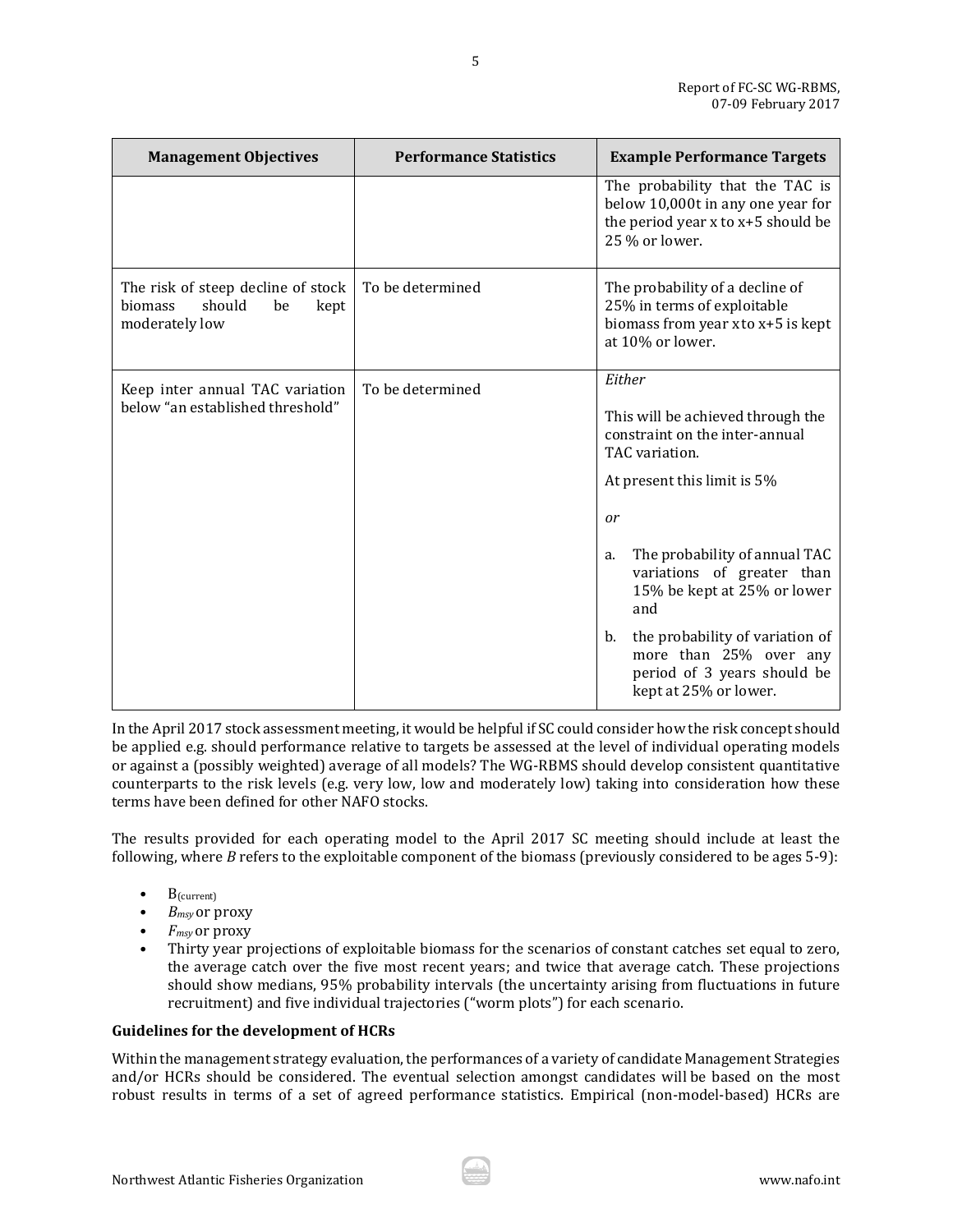preferred as their outputs are more readily understood and therefore accepted by stakeholders. Nevertheless model-based HCRs will be considered provided their performance is shown to be better (time permitting).

The following guidelines are intended to assist with the development of appropriate HCRs:

#### *General*

The SC must advise what data (e.g. survey-based abundance estimates, catches) may be considered for input to management strategies/HCR i.e., as well as which metric (exploitable biomass or total biomass or abundance) to evaluate.

Restrictions to minimum/maximum changes in the TAC in terms of percentages and absolute numbers should be considered either as part of the HCR or as part of a suite of performance statistics (there is an initial preference for the former because it provides a degree of certainty for the industry). These restrictions may differ depending on the direction of the change and/or status of the stock.

Recent annual catches (and specifically their differences from the TAC intended) should also be considered as possible inputs (i.e. implementation error) bearing in mind the difficulties in estimating catches.

### *For empirical HCRs*

Several alternative forms of empirical HCRs should be considered.

Management strategies/HCR might be refined by addition of surveys to serve as indices of recruitment in addition to others serving as indices of exploitable biomass.

The existing management strategies/HCR (based on the average of the recent trend in abundance indices from three surveys to adjust the TAC) should again be considered.

Variants of that management strategies/HCR which modify its control parameter values (e.g. lambda), constraints and number of years and weighting of surveys in the "trend calculations" should also be considered.

### *For Model based HCRs*

Model based rules should take into consideration that which was tested in the first Greenland halibut management strategy evaluation (SCR 09-37).

### **Development of the timeline**

WG-RBMS reviewed the timeline agreed at the Annual Meeting in 2017. Below is a revised timeline. Events after the June SC meeting will be subject to further revision depending on progress.

- 1. February WG-RBMS meeting
- 2. Intersessional:
	- WebEx meeting to agree final data sets as soon as possible and no later than the end of the 1st week of March (date to be agreed by doodle poll)
	- Initial operating models fit to data for results to be tabled at April SC meeting
- 3. April SC meeting:
	- Review results from available operating models
	- Discuss elements of other possible operating models to be developed prior to June SC meeting
	- Develop advice for the WG-RBMS regarding quantification of objectives/performance criteria and constraints
	- Specify Management Strategies and/or HCRs "trials", including operating model variants to be fit, projection specifications, observation models for future generated data, and performance statistics (initial quantification of objectives)
	- Possibly give guidance for development of Candidate Management Strategies and/or HCRs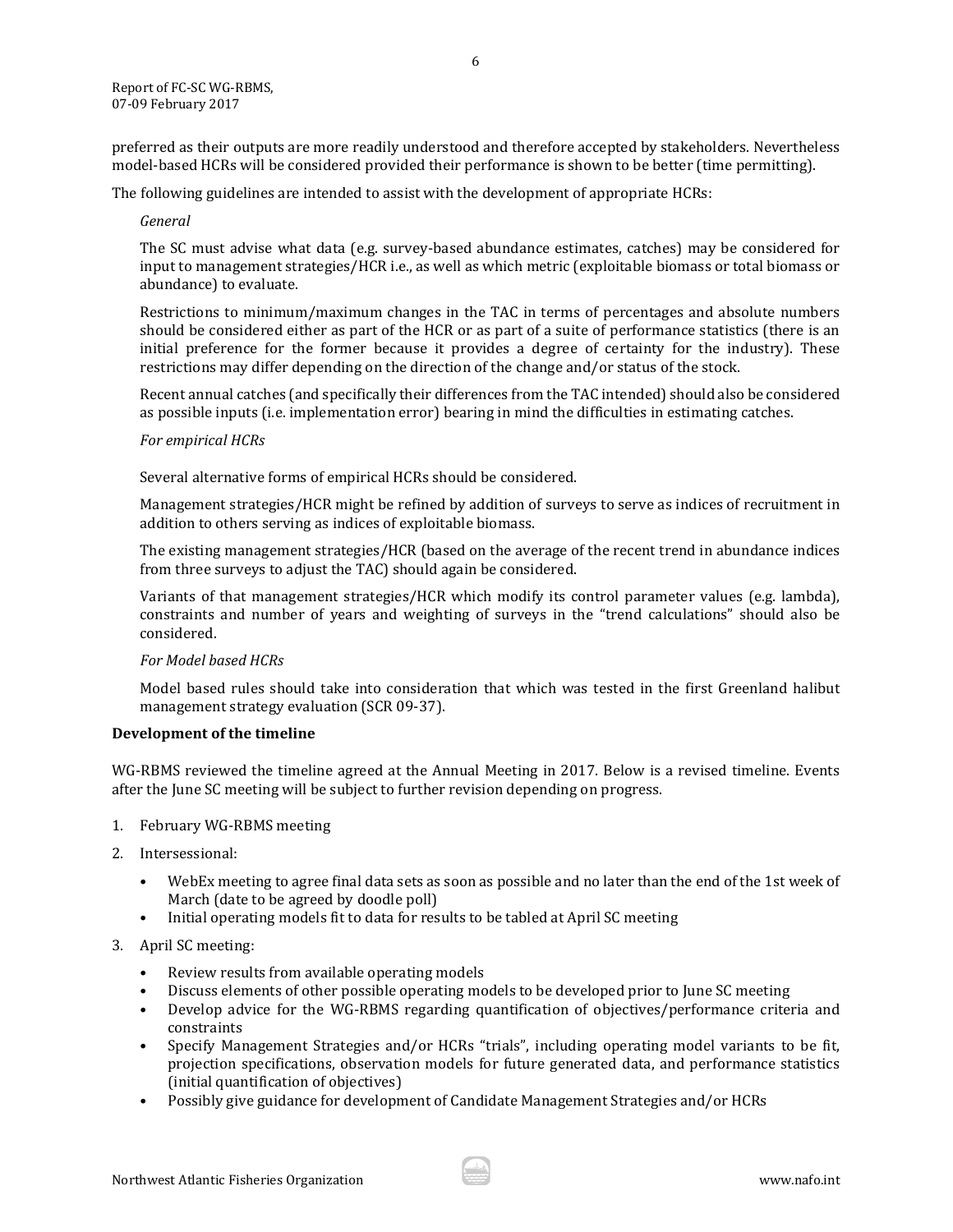- 4. Intersessional:
	- WG-RBMS meeting last week of April (possible venue Boston or WebEx)
	- Refinement of performance statistics including risk tolerances and constraints<br>• Developers of Candidate Management Strategies and/or HCRs fit further
	- Developers of Candidate Management Strategies and/or HCRs fit further operating models and generate performance statistics for trials for a set of initial Candidate Management Strategies and/or **HCRs**

7

- 5. June SC meeting:
	- Tabling of developers results
	- Review of operating model fits
	- Review of initial Candidate Management Strategies and/or HCRs results
	- Initial discussion on trial plausibility
	- Possibly add further trials and then finalize operating models and trials
	- Cull initial Candidate Management Strategies and/or HCRs to a smaller set and summarize results
- 6. WG-RBMS meeting (Date to be agreed after April RBMS meeting at least two weeks after information from SC June meeting is made available and possibly linked with the WG-BDS meeting):
	- Review initial Candidate Management Strategies and/or HCRs results<br>• Finalize objectives and their quantification
	- Finalize objectives and their quantification<br>• Advise direction for further Candidate Man
	- Advise direction for further Candidate Management Strategies and/or HCRs development
- 7. Intersessional:
	- Developers of Candidate Management Strategies and/or HCRs adjust their Candidate Management Strategies and/or HCRs towards direction advised
- 8. WG-RBMS (?) meeting
	- Developers of Candidate Management Strategies and/or HCRs table updated Candidate Management Strategies and/or HCRs results
	- Initial selection made of best performing Candidate Management Strategies and/or HCRs
- 9. Intersessional:
	- Developers of selected Management Strategies and/or HCRs finalize results for presentation to Commission
- 10. Commission meeting:
	- Commission adopts new Management Strategy and/or HCR.
- <span id="page-6-0"></span>**7. Recommendations to forward to FC and SC**

**The WG-RBMS recommends Fisheries Commission to:**

**Consider and endorse the updated plan for the 3M cod benchmark (Annex 3).** 

**On Greenland halibut:**

**The WG-RBMS recommends Scientific Council to:**

- **Take into account the guidance on Management Objectives and the formulation of the HCRs developed by this WG.**
- **Reflect on potential updates to the Exceptional Circumstances Protocol**

#### **The WG-RBMS commits to:**

#### **Reflect on potential updates to the Exceptional Circumstances Protocol**

Further recommendations on Greenland halibut were deferred to the next meeting scheduled for April 2017.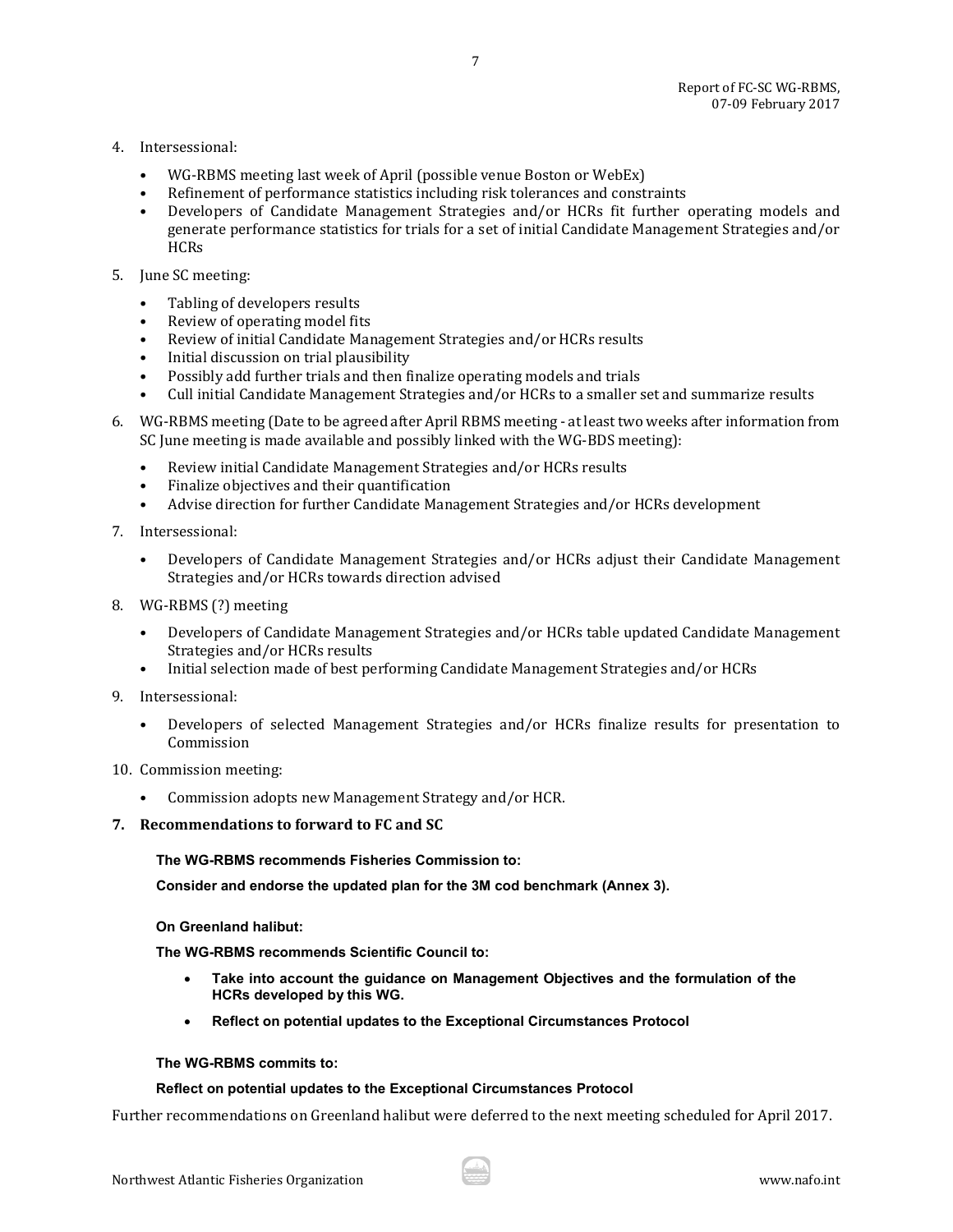#### <span id="page-7-0"></span>**8. Other Matters**

#### <span id="page-7-1"></span>**a. NAFO Working Group on Improving Efficiency of NAFO Working Group Process**

The Secretariat reported on the progress of the NAFO WG on Improving Efficiency of NAFO WG Process. Feedback was sought on the possibility of allocating two-week period for the proposed WG meetings; and on the development of a clear communication mechanism amongst NAFO's subsidiary bodies to allow improved collaboration between them intersessionally.

Concerning the first issue, the WG is open to the possibility of a two-week period allocation for WG meetings. However, the WG stressed that there would need to be flexibility to have meetings outside this period if circumstances warranted (see for example timeline in Section 6). The preparation by the Secretariat in September of a tentative meeting calendar would be very useful and help improve the efficiency of the process.

Concerning the second issue, the WG would continue to reflect on the communication mechanism. The WG can work intermittently via Share Point and when a meeting is necessary, it can be decided to have that meeting via WebEx.

#### <span id="page-7-2"></span>**9. Adoption of Report**

The report was adopted by correspondence following the meeting.

#### <span id="page-7-3"></span>**10. Adjournment**

The meeting was adjourned at 17:00 hours on 09 February 2017.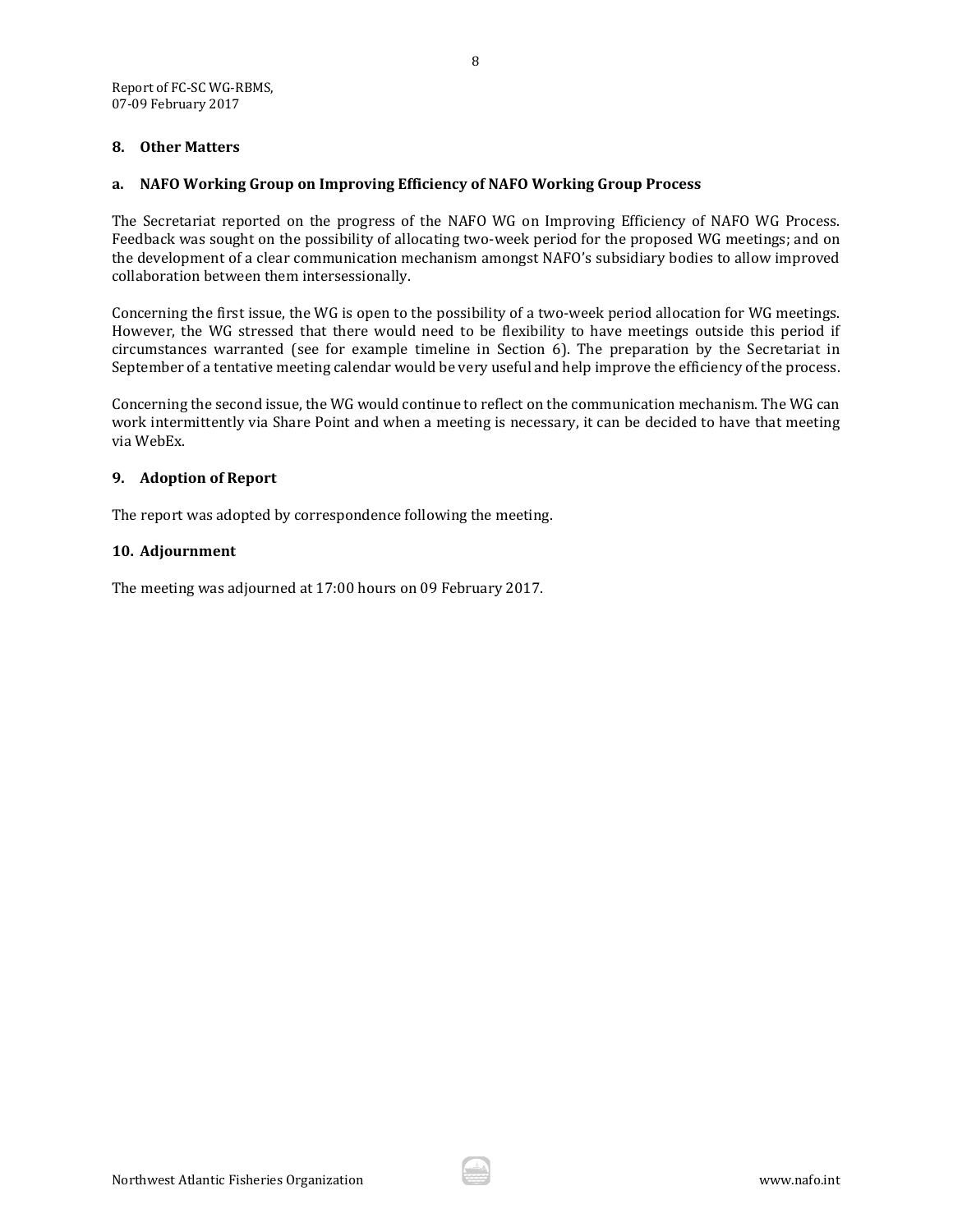### **Annex 1. Participant List**

9

#### **CO-CHAIRS**

<span id="page-8-0"></span>Hvingel, Carsten. Institute of Marine Research, Head of Research Group, PO Box 1870 Nordnes, 5817 Bergen, Norway

Tel: +47 95 98 05 65 – Email[: carsten.hvingel@imr.no](mailto:carsten.hvingel@imr.no)

Perry, Jacqueline. Regional Director, Fisheries Management, Fisheries and Oceans Canada, Northwest Atlantic Fisheries Centre, 80 East White Hills Road, St. John's, NL, A1C 5X1 Tel: +1 709-772-4543 – Email: [Jacqueline.Perry@dfo-mpo.gc.ca](mailto:Jacqueline.Perry@dfo-mpo.gc.ca)

#### **CANADA**

- Chapman, Bruce, NAFO Commissioner, Executive Director, Groundfish Enterprise Allocation Council, 1362 Revell Dr., Manotick, ON K4M 1K8 Tel: +1 613 692 8249 – Email[: bchapman@sympatico.ca](mailto:bchapman@sympatico.ca)
- Dwyer, Shelley. Resource Policy and Development Officer, Sustainable Fisheries and Oceans Policy, Department of Fisheries, Forestry and Agrifoods, Government of Newfoundland and Labrador, PO Box 8700, St. John's, NL, A1B 4J6 Tel: +1 709 729 3735 – Email[: shelleydwyer@gov.nl.ca](mailto:shelleydwyer@gov.nl.ca)
- Fagan, Robert. Senior Analyst, Fisheries & Oceans Canada, International Programs & Corporate Services, Northwest Atlantic Fisheries Centre, 80 East White Hills Road, St. John's, NL, A1C 5X1 Tel: +1 709 772 7627 – Email[: Robert.Fagan@dfo-mpo.gc.ca](mailto:Robert.Fagan@dfo-mpo.gc.ca)
- Healey, Brian. Science Advisor, Fisheries and Oceans Canada, Northwest Atlantic Fisheries Centre, 80 East White Hills Road, St. John's, NL, A1C 5X1 Tel: +1 709-772-8674 - Email: [brian.healey@dfo-mpo.gc.ca](mailto:brian.healey@dfo-mpo.gc.ca)
- Milburn, Derrick. Fisheries and Oceans Canada, Fisheries and Oceans Canada, 200 Kent Street, Ontario K1A 0E6 Email[: Derrick.Milburn@dfo-mpo.gc.ca](mailto:Derrick.Milburn@dfo-mpo.gc.ca)

Perry, Jacqueline. (See above)

Power, Don. Senior Science Coordinator, NL Region, Fisheries and Oceans Canada, 80 East White Hills Road, St. John's, NL A1C 5X1 Tel: +1 709-772-4935 – Email: [don.power@dfo-mpo.gc.ca](mailto:don.power@dfo-mpo.gc.ca)

Walsh, Ray. Regional Manager, Fisheries Management, Fisheries and Oceans Canada, 80 East White Hills Road, St. John's, NL A1C 5X1 Tel: +1 709 772 4472 – Email[: ray.walsh@dfo-mpo.gc.ca](mailto:ray.walsh@dfo-mpo.gc.ca)

#### **DENMARK (IN RESPECT OF FAROE ISLANDS + GREENLAND)**

Mortensen, Elin Head of Unit, Oceans and EU Affairs, Ministry of Foreign Affairs and Trade, Tinganes, FO-100 Tórshavn, Faroe Islands Tel: + 298 556 142 – Email: [ElinM@uvmr.fo](mailto:ElinM@uvmr.fo)

#### **EUROPEAN UNION (EU)**

Alpoim, Ricardo. Instituto Portugues do Mar e da Atmosfera, Rua Alfredo Magalhães Ramalho, nº6, 1495-006 Lisboa, Portugal

Tel: +351 213 02 70 00 – Email[: ralpoim@ipma.pt](mailto:ralpoim@ipma.pt)

Carmona-Yebra. Manuel. International Affairs, Law of the Sea and Regional Fisheries Organizations, European Commission, Directorate-General for Maritime Affairs and Fisheries, (DG MARE.B.1), Rue Joseph II, 99, 1000 Brussels, Belgium

Tel: +32 22 99 62 74 - Email[: Manuel.CARMONA-YEBRA@ec.europa.eu](mailto:Manuel.CARMONA-YEBRA@ec.europa.eu)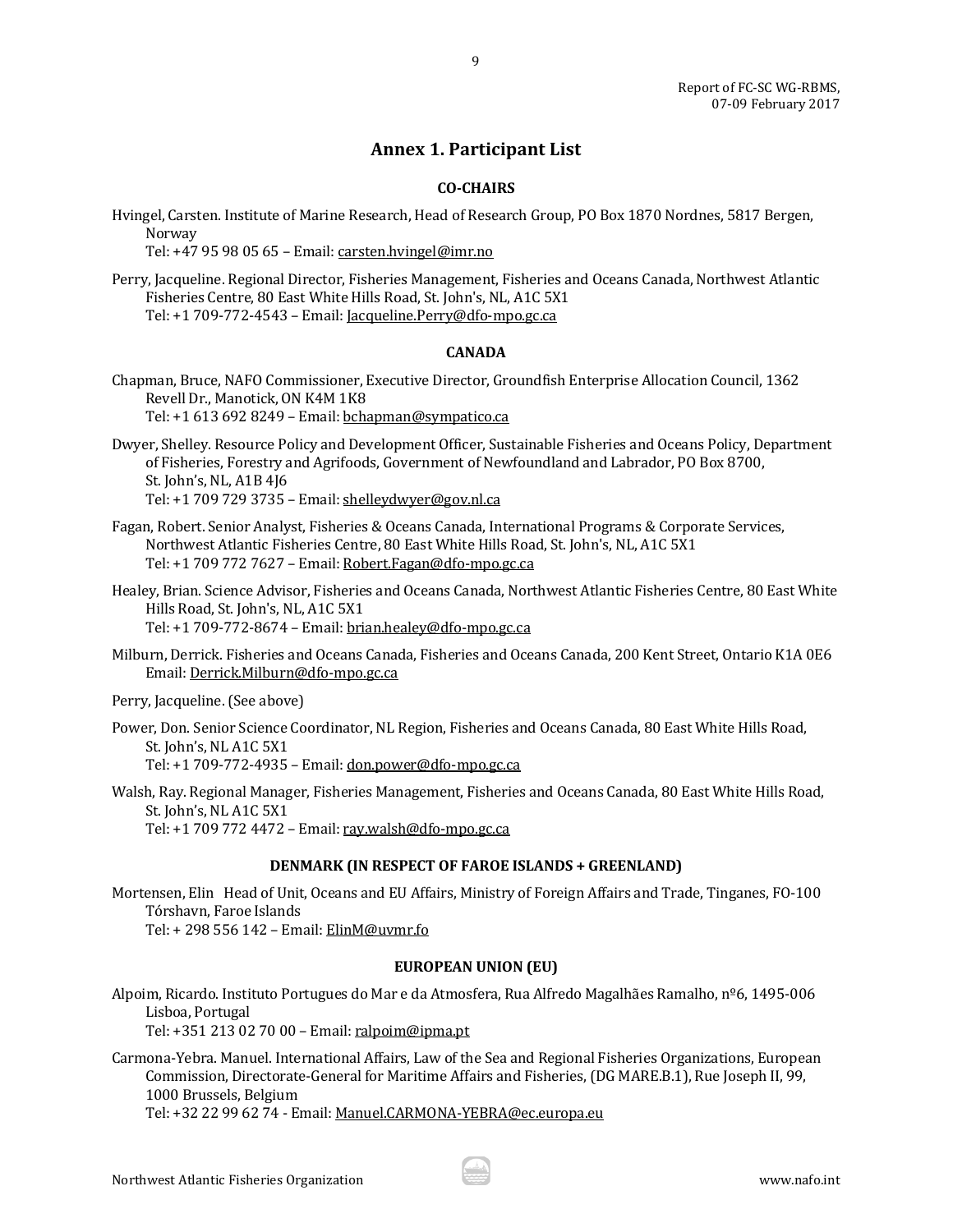- González-Troncoso, Diana. Instituto Español de Oceanografía (IEO), Aptdo 1552, E-36280 Vigo, Spain Tel: +34 986 49 21 11 – Email: [diana.gonzalez@vi.ieo.es](mailto:diana.gonzalez@vi.ieo.es)
- González Costas, Fernando. Instituto Español de Oceanografía (IEO), Aptdo 1552, E-36280 Vigo, Spain Tel: +34 986 49 22 39 – Email: [fernando.gonzalez@vi.ieo.es](mailto:fernando.gonzalez@vi.ieo.es)
- Lopes, Luis. Direção Geral de Recursos Naturais, Segurança e Serviços Marítimos. Av. Brasilia, 1449-030 LISBOA, PORTUGAL

E-mail[: llopes@dgrm.mam.gov.pt](mailto:llopes@dgrm.mam.gov.pt)

Mancebo Robledo, Carmen Margarita. Jefa de Area de Relaciones Pesqueras Internacionales, Ministerio de Agricultura Pesca, Alimentacion y Medio Ambiente, S. G. de Acuerdos y Organizaciones Regionales de Pesca, Direccion General de Recursos Pesueros y Acuicultura, Secretaria General de PESCA, C/Velázquez, 144, 28006 Madrid, Spain

Tel: +34 91 347 61 29 – Email: [cmancebo@magrama.es](mailto:cmancebo@magrama.es)

- Fernandez, Purificacion. Cooperative of Shipowners of Fishing of the Port of Vigo. Puerto Pesquero, Ramiro Gordejuela Building. 36202 Vigo - Pontevedra - Spain. Tel: +34 986 433 844 – Email[: puri@arvi.org](mailto:puri@arvi.org)
- Rodriguez-Alfaro, Sebastián. Scientific Advice and Data Collection. European Commission DG MARE. C3. Rue Joseph II, 99. B-1049 Brussels, Belgium Tel: +32 2 295 70 43. – Email[: Sebastian.RODRIGUEZ-ALFARO@ec.europa.eu](mailto:Sebastian.RODRIGUEZ-ALFARO@ec.europa.eu)
- Tuvi, Aare. Counsellor, Fishery Resources Department, Ministry of the Environment, Narva mnt 7A, 15172 Tallinn, Estonia Tel: +372 6604 544 – Email[: aare.tuvi@envir.ee](mailto:aare.tuvi@envir.ee)

#### **JAPAN**

- Nishida, Tsutomu. Associate Scientist, National Research Institute of Far Seas Fisheries, Agency, 5-7-1, Orido, Shimizu-Ward, Shizuoka-City, Shizuoka, Japan Tel: +81 (54) 336 5834– Email: tnishida@affrc.go.jp to
- Butterworth, Doug S. Emeritus Professor, Department of Mathematics and Applied Mathematics, University of Cape Town, Rondebosch 7701 South Africa Tel: +27 21 650 2343 – Email[: doug.butterworth@uct.ac.za](mailto:doug.butterworth@uct.ac.za)

### **NORWAY**

Hvingel, Carsten. (See above)

### **USA**

- Sosebee, Katherine. National Marine Fisheries Service, NEFSC, 166 Water Street, Woods Hole, MA 02543 Tel: + 508495 2372 – Email[: katherine.sosebee@noaa.gov](mailto:katherine.sosebee@noaa.gov)
- Warner-Karmer, Deirdre. Senior Foreign Affairs Officer, Office of Marine Conservation (OES/OMC), Department of State, Washington, DC 20520

Tel +1 202 647 2883 – Email[: warner-kramerdm@state.gov](mailto:warner-kramerdm@state.gov)

#### **NAFO SECRETARIAT**

2 Morris Drive, Suite 100, Dartmouth, Nova Scotia. Tel: +1 902 468-5590 Tom Blasdale. Scientific Council Coordinator, Email: thlasdale@nafo.int Ricardo Federizon. Senior Fisheries Commission Coordinator, Email: [rfederizon@nafo.int](mailto:rfederizon@nafo.int) Lisa LeFort. Executive Assistant to the Executive Secretary, Email: [llefort@nafo.int](mailto:llefort@nafo.int)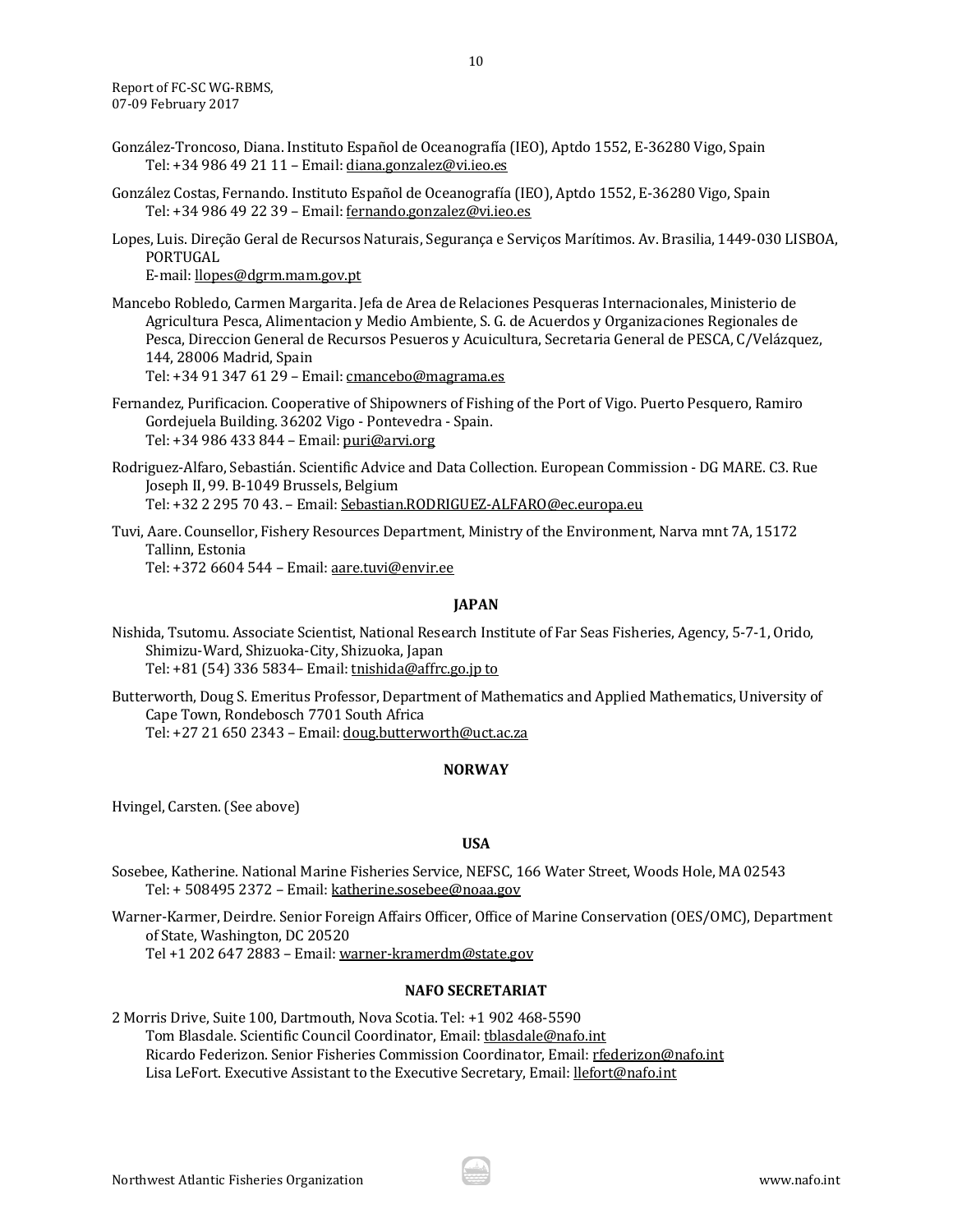# **Annex 2. Agenda**

- <span id="page-10-0"></span>1. Opening
- 2. Appointment of Rapporteur
- 3. Adoption of Agenda
- 4. Discussion on the Timeline for the Revision NAFO PA Framework
- 5. Discussion on the Work Schedule for the 3M Cod Benchmark Assessment
- 6. Greenland halibut (GHL) Management Strategy Evaluation (MSE) Review
- 7. Recommendations to forward to FC and SC
- 8. Other Matters
- 9. NAFO Working Group on Improving Efficiency of NAFO Working Group Process
- 10. Adoption of Report
- 11. Adjournment